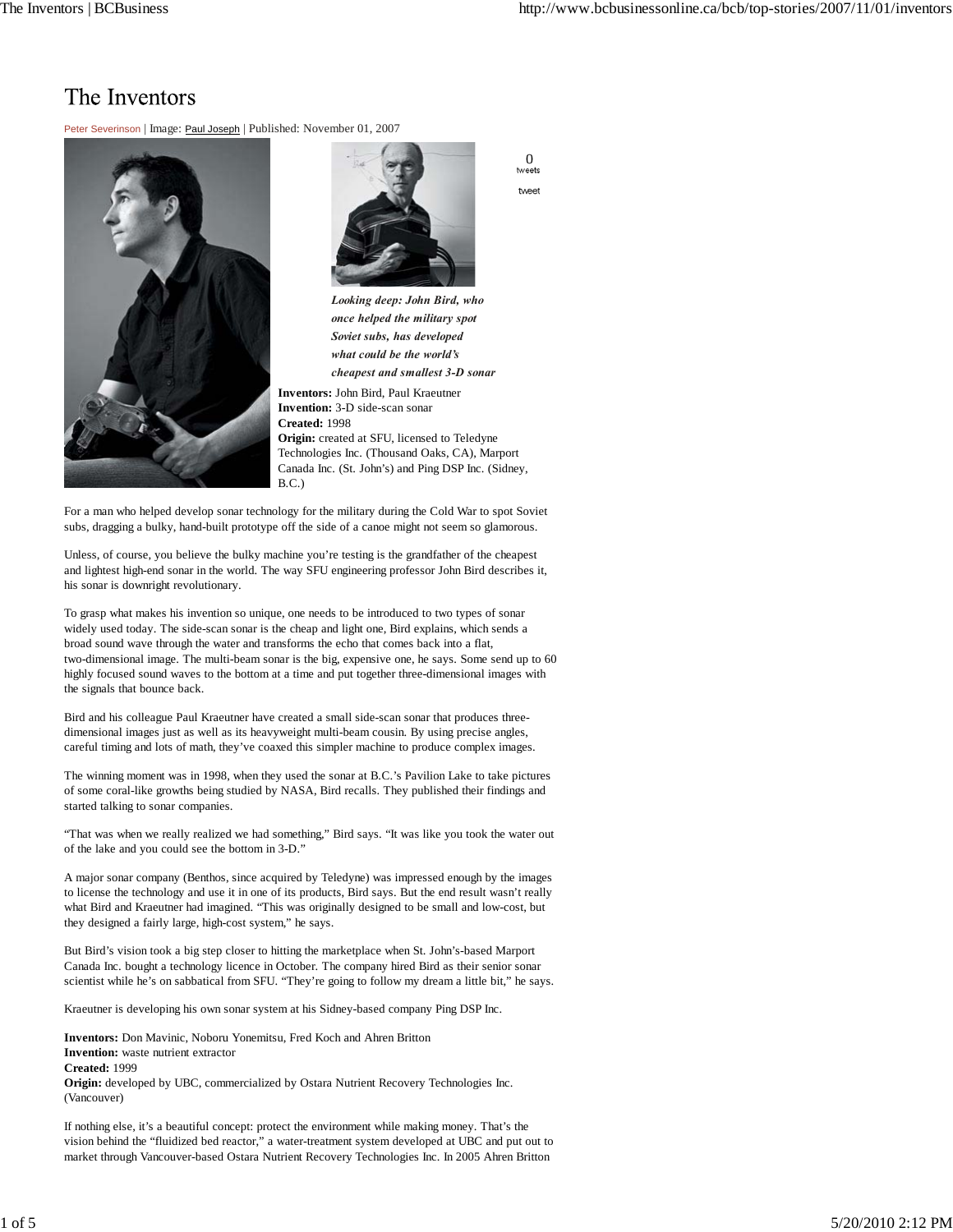co-invented the system as a UBC grad student, and he now serves as Ostara's chief technology officer.

Essentially, the fluidized bed reactor takes harmful phosphorus out of waste material and turns it into a valuable fertilizer. Phosphorus is an element that exists in every living thing, and it's a main ingredient in the fertilizers that maintain modern agriculture. Much of this phosphorus gets consumed, digested and flushed down the drain. From there it can end up in water systems and do significant environmental damage. According to Britton, many municipalities already have waste-treatment facilities to remove phosphorus.

That's where this invention comes in. Municipalities can install Ostara's seven-metre-tall device as part of their standard water-treatment process, Britton explains. It adds magnesium to the waste material in a steel tank, which causes the phosphorus to crystallize, form into heavy pellets and fall to the bottom. These leftovers can be sold as a high-quality fertilizer – which means cities can essentially sell farmers their spent fertilizer back to them.

Britton claims the entire operating cost of the device can be covered by revenue earned from the recycled fertilizer. "Once it's built, it runs for free," he says.

The use of fertilizers in agriculture is constantly increasing, especially with the rise in ethanol production, and the amount of new phosphorus that can be mined out of the ground is limited, Britton says. Capitalizing on a renewable phosphorus supply is piquing interest all over North America, especially since most cities are already spending money to remove it from their waste.

Ostara installed its first full-scale commercial unit in Edmonton this spring, which, Britton says, is expected to produce about 1,000 tonnes of fertilizer a year. The company has also demonstrated its machine in Virginia, Oregon, Winnipeg, Calgary and Saskatoon, and it is getting more invitations from several cities in California.

While he gets to travel to all kinds of cities to show off the invention, Britton admits that he spends much of his time at some of their smelliest venues, from sewage plants to hog farms: "We get all the glorious places to visit."

**Inventor:** Marc Turcot **Invention:** air-powered tents **Created:** 1996 **Origin:** developed independently, now marketed by AirZone Technologies Inc. (Kelowna)

Marc Turcot's air-powered tent is the result of a decade of dreaming, designing, building and marketing. His story shows that invention is as much about tenacity as it is about creativity.

The idea was born during a camping trip in 1996, Turcot recalls, when a tent pole snapped. Most of us faced with the same situation would have simply cursed those finicky, segmented tent poles, but Turcot did something about it. Over the years, he and his father developed a tent held up by seamless rubber air tubes, made out of the same stuff as the inner tubes in car tires. The camping tents can be raised in 45 seconds with a foot pump, and in as little as 10 seconds if you're packing a pressurized CO2 cartridge. "It took probably 100 prototypes before we got it right," he says.

The tents started selling and fans sang its praises, but the marketplace wasn't kind. The cost might have had something to do with the lacklustre sales,Turcot admits. The tents sell for upwards of \$300, while a standard pole tent might put you back \$100 at your nearest big-box. Finding its place in the market has been Turcot's biggest challenge. "It's been a bit of a struggle to find out where we need to be," he admits.

So, with an idea too good to waste and a trusting lawyer sealing up patents, Turcot began looking for new applications. His first real success, he says, was with inflatable golf nets. His tent-shaped nets are perfect for practicing swings in the house or backyard, he says; just plug the on-board inflator into the wall to inflate the net and start whacking golf balls. Turcot says he's sold 450, and recently signed a distribution agreement with a Japanese golf manufacturer aimed at capitalizing on space-poor Japanese golf enthusiasts.

But it's Turcot's latest adaptation that gets him excited. What he calls the "air beam" is a 14-metre-long inflatable beam capable of making a single arch nine metres wide and four-and-a-half metres high. A shelter made out of a couple of these beams and a suitable covering could easily house 1,000 people, he insists. The trick with air beams is the inflation system, he explains, which is capable of quickly and evenly inflating multiple beams simultaneously. It's all driven by a standard gas-powered air compressor, the kind a contractor would use to power air tools at a construction site. A 1,000-square-foot structure can inflate in about seven minutes.

Turcot dreams of one day supplying them for festivals, weddings, sporting events, work sites, emergency-response services and the military.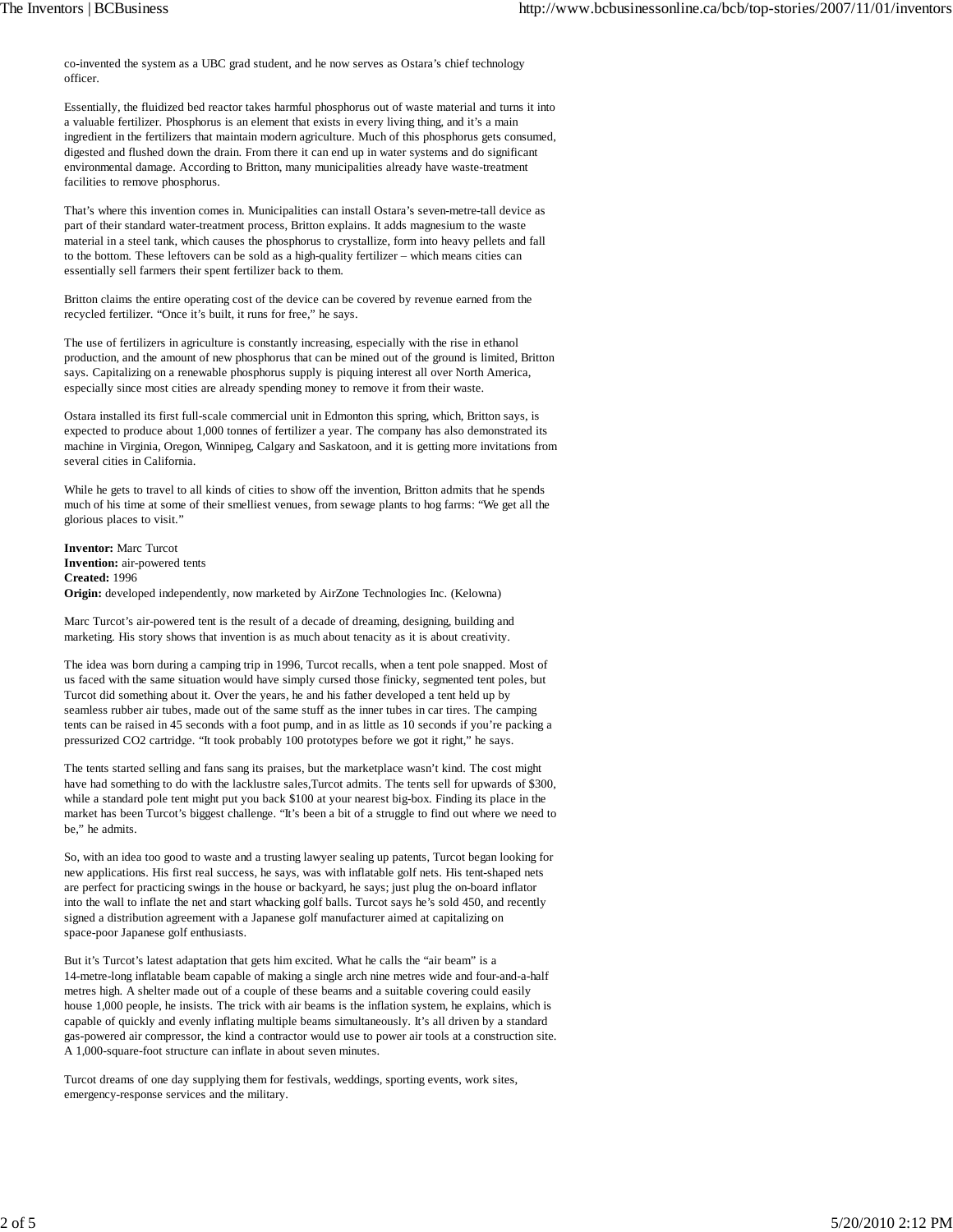

*Levelling out: Ian MacDonald sold his table-stabilizing invention to a*

(Port Coquitlam), sold to Jacon Holtz Co. (Philadelphia) Ian MacDonald was having a beer at Chicago's O'Hare International Airport one day in 1999 on his way back to Vancouver from a business trip. A minor slip combined with a

**Origin:** developed independently, marketed by Table Shox

wobbly table sent the beer directly into his lap. Sitting there in a pair of soggy trousers, the businessman decided there had to be a better way.

*major U.S. hardware manufacturer* "Here I am, I'm a bit ticked off and embarrassed on the plane. I said, 'I've got four or five hours to kill; how do you solve

this?'" MacDonald recalls. "It was one of those eureka moments."

On that plane, he came up with an invention to fix wobbly tables everywhere, he says, and the sketch he drew now sits framed in his office. The invention is a small hydraulic shock absorber, and when four of these are fixed to the legs of a restaurant table they give it automatic stability.

**Inventor:** Ian MacDonald **Invention:** hydraulic table stabilizer

**Created:** 1999

"Technically it doesn't stop it from wobbling," he explains. "It slows it down so much that you don't even notice the table wobbles."

It took him more than a year to act on the idea, he admits, but after sharing it with enough friends he eventually found a team who believed they could pull it off. After gathering some start-up cash, making countless drawings and putting in many weary hours in the machine shop, MacDonald and his team had a handful of shocks to show off at the 2001 National Restaurant Association trade show in Chicago.

The concept sold. It took the small company about three and a half years to sell its first million shocks and another year to sell a million more, reports MacDonald. The gizmos are now being manufactured in China and are sold directly to table manufacturers. Servers love the invention, he says. "They have to get down often on their hands and knees to fix the wobbly tables for customers; they hate that."

Subway Restaurants, Starbucks Corp. and Tim Hortons Inc. are among MacDonald's biggest clients. He was rewarded with the ultimate gratification a couple of months ago when an American competitor, Jacob Holtz Co. of Philadelphia, agreed to buy the product line for an undisclosed sum.

The sale grew out of a casual and friendly conversation in the hallway of a convention last May. "They had a competitive product, and ours had been out there taking a big chunk of their market share over the years," MacDonald explains. The deal closed September 28 when MacDonald shipped the production tools and remaining inventory to Philadelphia.

"It's kind of gratifying to have had this little eureka idea several years ago… then get to the point where it's attractive enough to an American manufacturer of other types of hardware that they want to put it into their stable of products, and they pay you a lot of money to not do that anymore," says MacDonald.

Now all that remains is to repeat the success with another of his inventions, what MacDonald calls the first-in, first-out sauce dispenser. The invention, already picked up by Subway, is a plastic squeeze bottle that unscrews from the top and bottom, enabling restaurant workers to fill ketchup and vinegar bottles from the bottom, rather than the end with the nozzle. This keeps the sauce fresh, reduces waste and makes them easy to clean, says MacDonald.

## **Inventor:** Andy Hoffer

**Invention:** walking-assist implant **Created:** based on 30-plus years of research **Origin:** began at SFU, developed at Neurostream Technologies Inc. (Port Coquitlam), sold to Victhom Human Bionics Inc. (Quebec City)

The first person to receive a Neurostep implant could initially walk no more than 10 metres at a time, and then only when supported by his wife and using a cane, an ankle brace and a knee brace. Six months after having the electronic nervecommunication device implanted in his thigh, the 70-year-old Langley man was walking 250 metres every day to get his mail using just the cane, says Andy Hoffer, the SFU kinesiology professor who invented the implant.



happens, disabled one side of his body, leaving him dragging his unresponsive leg in a condition known as foot drop. His damaged brain could no longer send signals to command his foot to take a



*in stride: The Neurostep implant, a nerve-communication device invented by Andy Hoffer, has already helped one paralyzed man walk*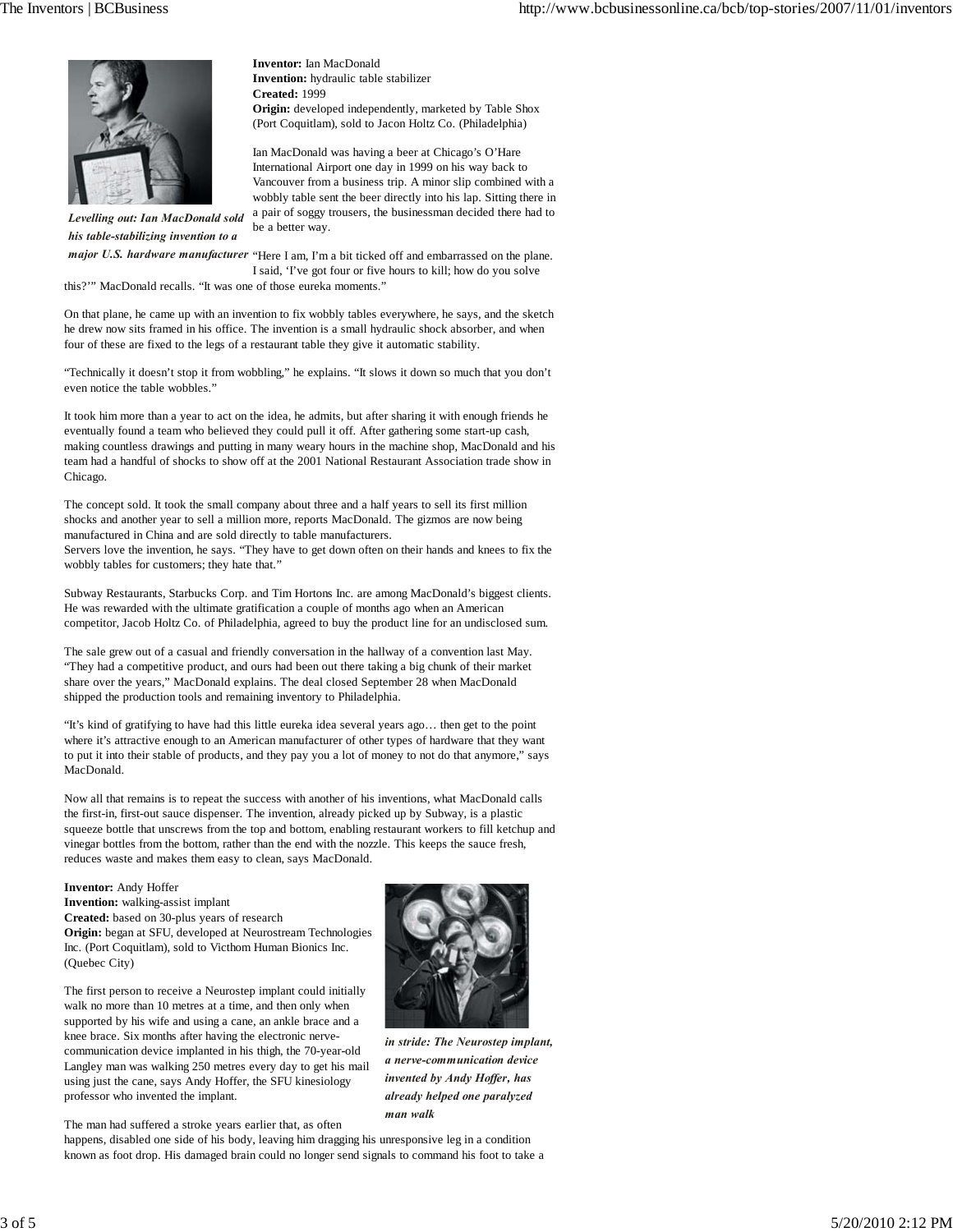step, Hoffer explains. His implant was designed to do that job.

The device is connected to two nerves in the leg with a pair of sleeve-like cuffs. Through one of these nerves, the device reads signals from the foot. Through the other one, it triggers the muscles that control the foot.

"It senses nerve signals to control what it does," Hoffer explains, "and this electrical stimulation kind of replaces what the brain used to do; it actually becomes the controller for walking."

The implant surgery is simple, Hoffer says; a six-centimetre incision is enough to insert the cellphone-sized device, and the nerves, which are as thick as pencils, are easy to find.

While the Neurostep resembles a pacemaker, Hoffer insists it's the only implant of its kind. It works with electric nerve signals more than a thousand times weaker than those managed by a pacemaker.

"Those tiny signals are immersed in a sea of electrical noise produced by the surrounding muscles," he says.

The technology was bought by Quebec City-based Victhom Human Bionics Inc. in 2004. The company will be putting it through its first clinical trial this year, Hoffer says, and U.S. trials may start after the following year.

While this device targets people with a very specific disability, Hoffer hopes to see the technology tackle a wider array of cases. "All the elements are there that are required to provide function to a paralyzed person," he says.



**Inventor:** Max Donelan **Invention:** biomechanical energy harvester **Created:** over the past seven years **Origin:** developed at SFU, continued at Bionic Power Inc. (Burnaby)

Speaking with Max Donelan, one gets a new appreciation for the term "alternative energy." Donelan, assistant professor of kinesiology at SFU and chief scientific officer at Bionic Power Inc., isn't working with wind, water or sunlight; he's interested in walking.

*Powered up: Max Donelan's of walking*

*knee-brace generator produces* People are excellent sources of energy, he explains. The amount of *electricity from the simple act* energy our bodies can produce out of some stored fat is roughly equal to the energy in a stack of batteries weighing 100 times more. While we won't be powering cities anytime soon, Donelan

is working out a way for us to self-power our cellphones, MP3 players, laptops and medical devices.

Donelan and his team have developed what they call a biomechanical energy harvester to grab hold of some of this energy, he says, producing power from a person while demanding no extra effort. Their invention is a high-tech knee brace that grabs energy from a walking person.

"We want to do it in a smart way, which is called generative braking," he says. It's much like what a hybrid car does when it uses energy from braking to recharge its battery, Donelan explains. The brace does the same thing with legs. In every stride there is a distinct moment when our muscles put on the brakes. The device uses this force to spin a generator and produce electrical energy.

"While the idea is kind of simple," Donelan says, "the implementation is a bit more complicated. It requires some good engineering skills and also some good physiology. You need to know about how people walk to do it properly."

You wouldn't want a machine to take energy from you when you stand up from a chair, he says, but it can grab a lot of energy from you when you sit down that you won't miss at all. The current model generates about five watts without requiring any extra effort from the walker, Donelan says, enough to run about 10 cellphones. Bionic Power was spun out of SFU this year and is still working on gathering core funding, Donelan says, but potential clients have already come knocking. Makers of medical devices and prosthetics are interested because they're moving toward more sophisticated computerized devices, Donelan says, and their big hurdle is power use and battery capacity.

"The future of this, one of the directions, is a fully implantable version that would power implanted biomedical devices," Donovan predicts.

Another excited observer, and one of Bionic Power's first investors, is the Canadian military, he says. The modern soldier packs an average of half a kilogram of batteries to feed his or her growing digital arsenal. Anything that can help the military reduce this burden, increase battery reliability and save money is definitely on their radar.

**Related Story:** B.C. Inventors (November 2007)